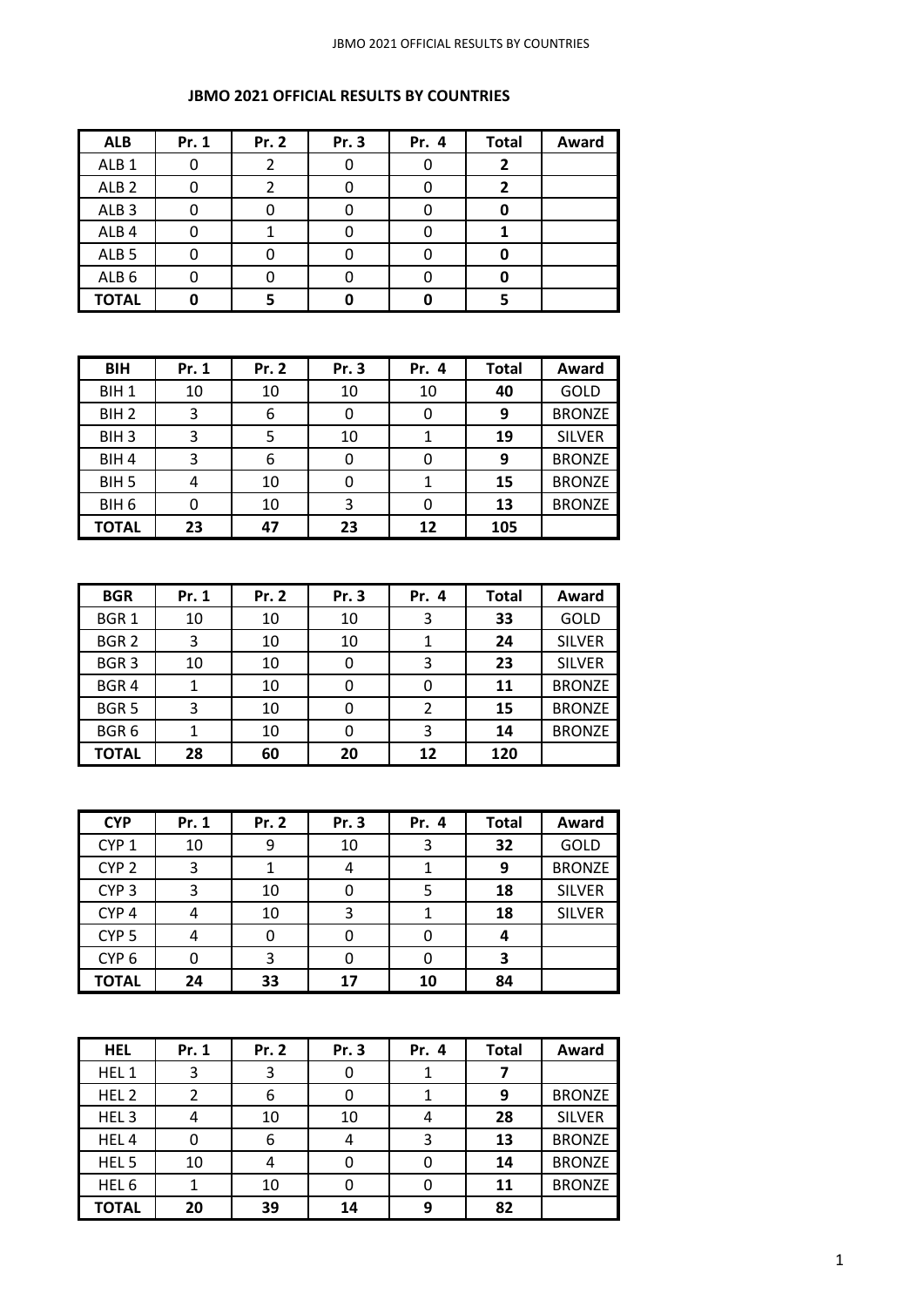| <b>MDA</b>       | Pr. 1 | Pr. 2 | Pr. 3 | Pr. 4 | <b>Total</b> | Award         |
|------------------|-------|-------|-------|-------|--------------|---------------|
| MDA <sub>1</sub> | 3     |       |       |       |              |               |
| MDA <sub>2</sub> | 3     | 6     |       |       | 9            | <b>BRONZE</b> |
| MDA3             |       | 6     |       |       |              |               |
| MDA4             | ੨     |       |       |       |              |               |
| MDA <sub>5</sub> |       |       |       |       |              |               |
| MDA 6            | 3     |       |       |       | q            | <b>BRONZE</b> |
| <b>TOTAL</b>     | 17    | 20    |       |       | 40           |               |

| <b>MNE</b>       | Pr. 1 | <b>Pr. 2</b> | Pr. 3 | Pr. 4 | <b>Total</b> | Award |
|------------------|-------|--------------|-------|-------|--------------|-------|
| MNE <sub>1</sub> |       |              |       |       |              |       |
| MNE <sub>2</sub> |       |              |       |       |              |       |
| <b>TOTAL</b>     |       |              |       |       | 10           |       |

| <b>MKD</b>       | Pr. 1 | Pr. 2 | Pr. 3 | Pr. 4 | <b>Total</b> | Award         |
|------------------|-------|-------|-------|-------|--------------|---------------|
| MKD <sub>1</sub> | 6     | 10    | 10    | 3     | 29           | <b>SILVER</b> |
| MKD <sub>2</sub> | 10    | 10    | 10    | 2     | 32           | GOLD          |
| MKD <sub>3</sub> | 0     |       | 10    | 0     | 11           | <b>BRONZE</b> |
| MKD <sub>4</sub> | 3     | 6     |       | 0     | 9            | <b>BRONZE</b> |
| MKD <sub>5</sub> |       | 4     |       | 0     |              |               |
| MKD <sub>6</sub> |       | 0     |       | 0     |              |               |
| <b>TOTAL</b>     | 21    | 31    | 30    |       | 87           |               |

| <b>ROU</b>       | Pr. 1 | Pr. 2 | Pr. 3 | Pr. 4          | <b>Total</b> | Award         |
|------------------|-------|-------|-------|----------------|--------------|---------------|
| ROU <sub>1</sub> | 10    | 10    | 10    |                | 31           | <b>SILVER</b> |
| ROU <sub>2</sub> | 9     | 6     | 10    | 1              | 26           | <b>SILVER</b> |
| ROU <sub>3</sub> | 10    | 10    | 10    |                | 31           | <b>SILVER</b> |
| ROU <sub>4</sub> | 10    | 10    | 10    | 10             | 40           | GOLD          |
| ROU <sub>5</sub> | 10    | 10    | 10    | 3              | 33           | GOLD          |
| ROU <sub>6</sub> | 10    | 10    | 10    | $\overline{2}$ | 32           | <b>GOLD</b>   |
| <b>TOTAL</b>     | 59    | 56    | 60    | 18             | 193          |               |

| <b>SRB</b>       | Pr. 1 | Pr. 2 | Pr. 3 | Pr. 4 | <b>Total</b> | Award         |
|------------------|-------|-------|-------|-------|--------------|---------------|
| SRB <sub>1</sub> |       | 8     | 6     |       | 16           | <b>BRONZE</b> |
| SRB <sub>2</sub> | 3     | 10    |       |       | 14           | <b>BRONZE</b> |
| SRB <sub>3</sub> | 10    | 10    |       | 9     | 29           | <b>SILVER</b> |
| SRB <sub>4</sub> | 10    | 0     |       | 3     | 13           | <b>BRONZE</b> |
| SRB <sub>5</sub> | 3     | 5     |       | 3     | 11           | <b>BRONZE</b> |
| SRB <sub>6</sub> |       | 4     |       | 3     | 8            |               |
| <b>TOTAL</b>     | 28    | 37    | 6     | 20    | 91           |               |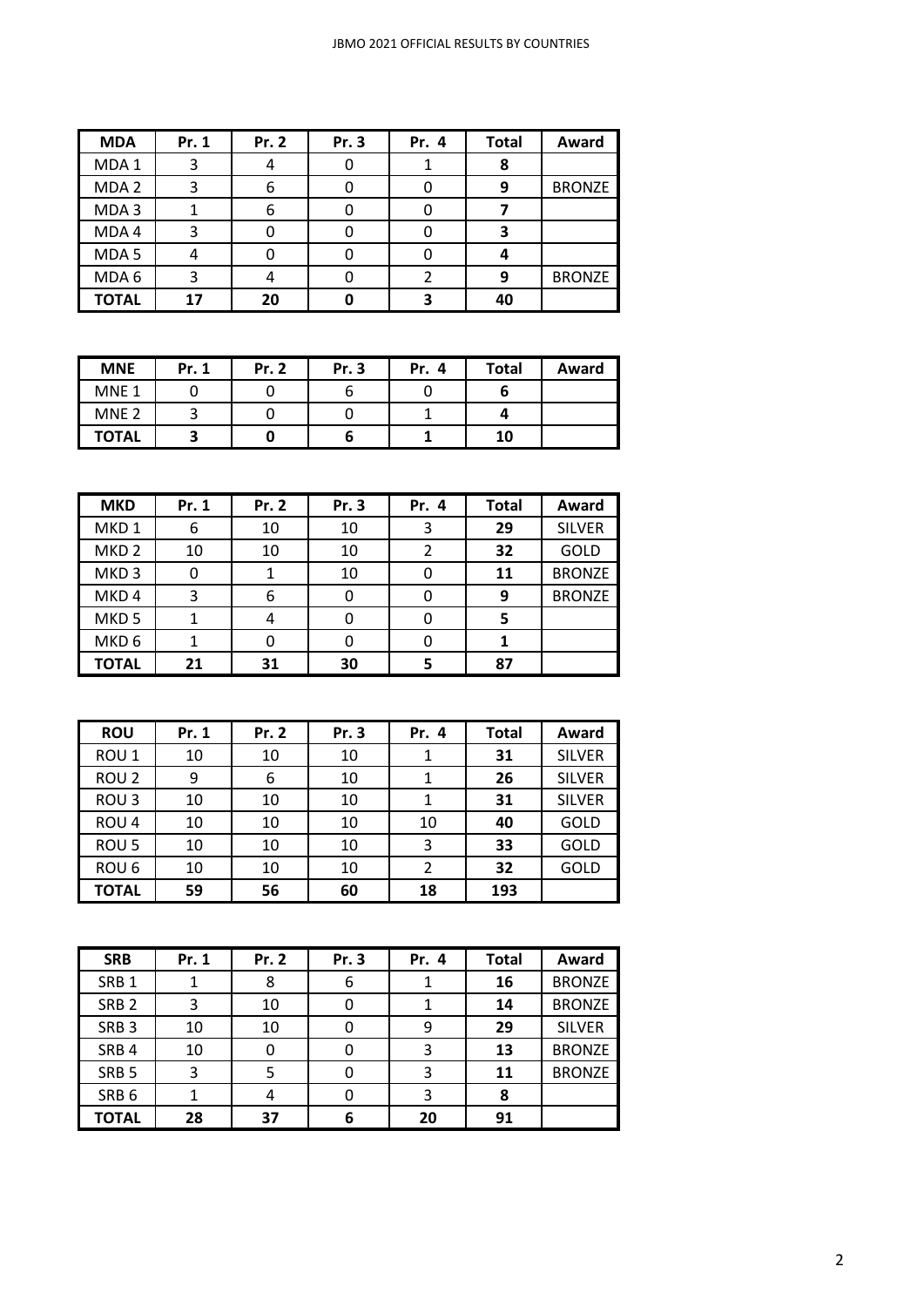| <b>TUR</b>       | Pr. 1 | Pr. 2 | Pr. 3 | Pr. 4 | <b>Total</b> | Award         |
|------------------|-------|-------|-------|-------|--------------|---------------|
| TUR <sub>1</sub> | 9     | 10    |       | 4     | 24           | <b>SILVER</b> |
| TUR <sub>2</sub> | 10    | 10    | 0     |       | 21           | <b>SILVER</b> |
| TUR <sub>3</sub> | 9     | 3     | 0     |       | 13           | <b>BRONZE</b> |
| TUR <sub>4</sub> | 8     | ⇁     | 0     |       | 16           | <b>BRONZE</b> |
| TUR <sub>5</sub> | 10    | 10    | 0     | 3     | 23           | <b>SILVER</b> |
| TUR <sub>6</sub> | 3     | 10    | 0     |       | 14           | <b>BRONZE</b> |
| <b>TOTAL</b>     | 49    | 50    |       | 11    | 111          |               |

| <b>AZE</b>       | Pr. 1 | Pr. 2 | Pr. 3 | Pr. 4 | <b>Total</b> | Award         |
|------------------|-------|-------|-------|-------|--------------|---------------|
| AZE 1            | 4     |       |       | 0     | 6            |               |
| AZE <sub>2</sub> | 3     | 10    | 10    | 0     | 23           | <b>SILVER</b> |
| AZE <sub>3</sub> | 10    | 10    | 10    | 3     | 33           | GOLD          |
| AZE 4            | 10    | 8     |       | 10    | 28           | <b>SILVER</b> |
| AZE <sub>5</sub> | 3     |       |       |       |              |               |
| AZE 6            | 4     | 0     |       |       | 5            |               |
| <b>TOTAL</b>     | 34    | 31    | 20    | 15    | 100          |               |

| <b>HRV</b>       | Pr. 1 | Pr. 2 | Pr. 3 | Pr. 4 | <b>Total</b>   | Award         |
|------------------|-------|-------|-------|-------|----------------|---------------|
| HRV <sub>1</sub> | 2     | 10    | 10    |       | 22             | <b>SILVER</b> |
| HRV <sub>2</sub> | 10    |       |       |       | 19             | <b>SILVER</b> |
| HRV <sub>3</sub> | 0     |       |       |       | $\overline{2}$ |               |
| HRV4             | 4     |       |       |       | 6              |               |
| HRV <sub>5</sub> |       | 4     |       | 3     | 12             | <b>BRONZE</b> |
| HRV <sub>6</sub> | 3     | 6     |       | 3     | 12             | <b>BRONZE</b> |
| <b>TOTAL</b>     | 24    | 24    | 17    | 8     | 73             |               |

| <b>FRA</b>       | Pr. 1 | Pr. 2 | Pr. 3 | Pr. 4 | <b>Total</b> | Award         |
|------------------|-------|-------|-------|-------|--------------|---------------|
| FRA 1            | 10    | 10    | 10    | 3     | 33           | GOLD          |
| FRA <sub>2</sub> | 10    |       |       |       | 12           | <b>BRONZE</b> |
| FRA <sub>3</sub> | 4     | 10    | 10    |       | 25           | <b>SILVER</b> |
| FRA 4            | 10    | 4     |       | 0     | 21           | <b>SILVER</b> |
| FRA <sub>5</sub> |       | 6     |       |       | 9            | <b>BRONZE</b> |
| FRA <sub>6</sub> | 4     | 3     | 10    | 0     | 17           | <b>BRONZE</b> |
| <b>TOTAL</b>     | 40    | 34    | 37    | 6     | 117          |               |

| <b>IDN</b>       | Pr. 1 | Pr. 2 | Pr. 3 | Pr. 4 | <b>Total</b> | Award         |
|------------------|-------|-------|-------|-------|--------------|---------------|
| IDN <sub>1</sub> |       | 10    | 3     | 3     | 23           | <b>SILVER</b> |
| IDN <sub>2</sub> | 3     | 8     |       |       | 12           | <b>BRONZE</b> |
| IDN <sub>3</sub> | 10    | 10    |       |       | 21           | <b>SILVER</b> |
| IDN <sub>4</sub> | 0     | 6     | 10    | 0     | 16           | <b>BRONZE</b> |
| IDN <sub>5</sub> | 6     |       |       |       | 11           | <b>BRONZE</b> |
| IDN <sub>6</sub> | 4     |       |       |       | 6            |               |
| <b>TOTAL</b>     | 30    | 39    | 13    |       | 89           |               |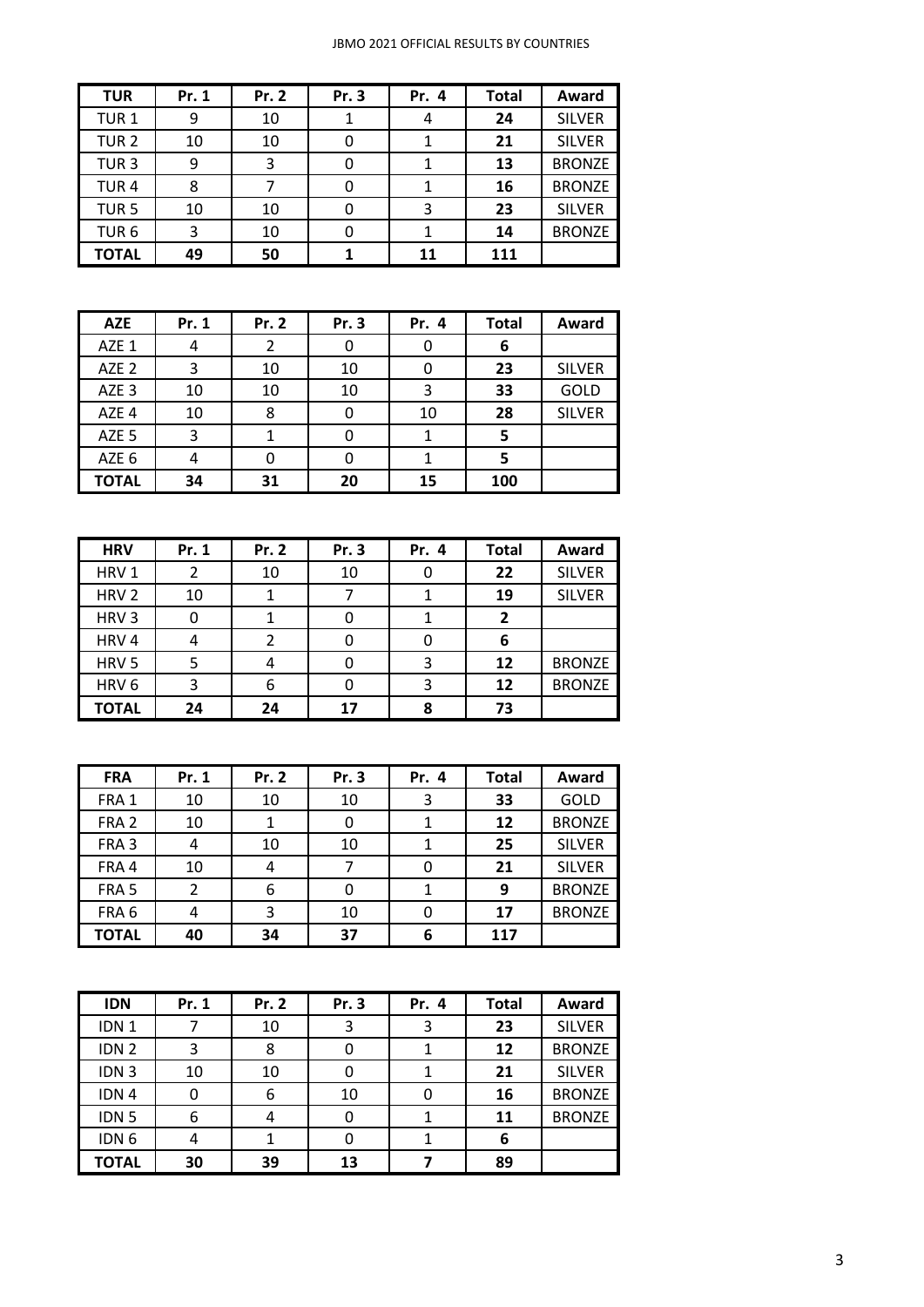| <b>KAZ</b>       | Pr. 1 | Pr. 2 | Pr. 3 | Pr. 4 | <b>Total</b> | Award         |
|------------------|-------|-------|-------|-------|--------------|---------------|
| KAZ <sub>1</sub> | 10    | 10    | 10    | 3     | 33           | GOLD          |
| KAZ <sub>2</sub> | 10    | 10    | 10    | 10    | 40           | GOLD          |
| KAZ <sub>3</sub> | 5     | 10    | 10    | 3     | 28           | <b>SILVER</b> |
| KAZ4             | 6     | 4     |       | 0     | 10           | <b>BRONZE</b> |
| KAZ <sub>5</sub> | 1     | 6     | 0     | 1     | 8            |               |
| KAZ <sub>6</sub> | 0     | 4     | 10    | 0     | 14           | <b>BRONZE</b> |
| TOTAL            | 32    | 44    | 40    | 17    | 133          |               |

| <b>KGZ</b>       | Pr. 1 | Pr. 2 | Pr. 3 | Pr. 4 | <b>Total</b> | Award         |
|------------------|-------|-------|-------|-------|--------------|---------------|
| KGZ <sub>1</sub> |       |       |       |       |              |               |
| KGZ <sub>2</sub> |       |       |       |       | 6            |               |
| KGZ <sub>3</sub> | 3     |       |       |       | 10           | <b>BRONZE</b> |
| KGZ <sub>4</sub> |       |       |       |       | 0            |               |
| KGZ <sub>5</sub> |       |       |       |       |              |               |
| KGZ6             |       |       |       |       |              |               |
| <b>TOTAL</b>     |       |       | 10    |       | 17           |               |

| MDA(B)       | Pr. 1 | Pr. 2 | Pr. 3 | Pr. 4 | <b>Total</b> | Award |
|--------------|-------|-------|-------|-------|--------------|-------|
| MDA(B) 1     | 0     |       |       | 0     |              |       |
| MDA(B) 2     | 3     | O     |       | O     |              |       |
| $MDA(B)$ 3   | 0     |       |       | O     |              |       |
| MDA(B) 4     | 3     |       |       |       |              |       |
| MDA(B) 5     | 0     | 0     |       |       |              |       |
| MDA(B) 6     | 0     | 0     |       | 0     |              |       |
| <b>TOTAL</b> | 6     |       |       |       | 11           |       |

| PHI              | Pr. 1 | Pr. 2 | Pr. 3 | Pr. 4 | <b>Total</b> | Award         |
|------------------|-------|-------|-------|-------|--------------|---------------|
| PHI <sub>1</sub> |       | 9     | 10    |       | 21           | <b>SILVER</b> |
| PHI <sub>2</sub> | 10    | 10    | 10    |       | 37           | GOLD          |
| PHI <sub>3</sub> | 3     | 9     |       |       | 12           | <b>BRONZE</b> |
| PHI <sub>4</sub> | 3     |       | 0     | 2     | 6            |               |
| PHI <sub>5</sub> |       |       |       | 0     | З            |               |
| PHI <sub>6</sub> |       | 10    | ς     | 3     | 23           | <b>SILVER</b> |
| <b>TOTAL</b>     | 24    | 41    | 23    | 14    | 102          |               |

| SAU              | Pr. 1 | Pr. 2 | Pr. 3 | Pr. 4 | <b>Total</b> | Award         |
|------------------|-------|-------|-------|-------|--------------|---------------|
| SAU 1            |       | 10    | 10    | 8     | 35           | GOLD          |
| SAU <sub>2</sub> | 10    | 10    | 10    | 3     | 33           | <b>GOLD</b>   |
| SAU <sub>3</sub> | 10    | 10    | 10    | 2     | 32           | GOLD          |
| SAU 4            | 10    | 5     |       |       | 16           | <b>BRONZE</b> |
| SAU <sub>5</sub> | 2     | 10    | 10    |       | 23           | <b>SILVER</b> |
| SAU <sub>6</sub> | 5     | 10    |       | 0     | 16           | <b>BRONZE</b> |
| TOTAL            | 44    | 55    | 41    | 15    | 155          |               |